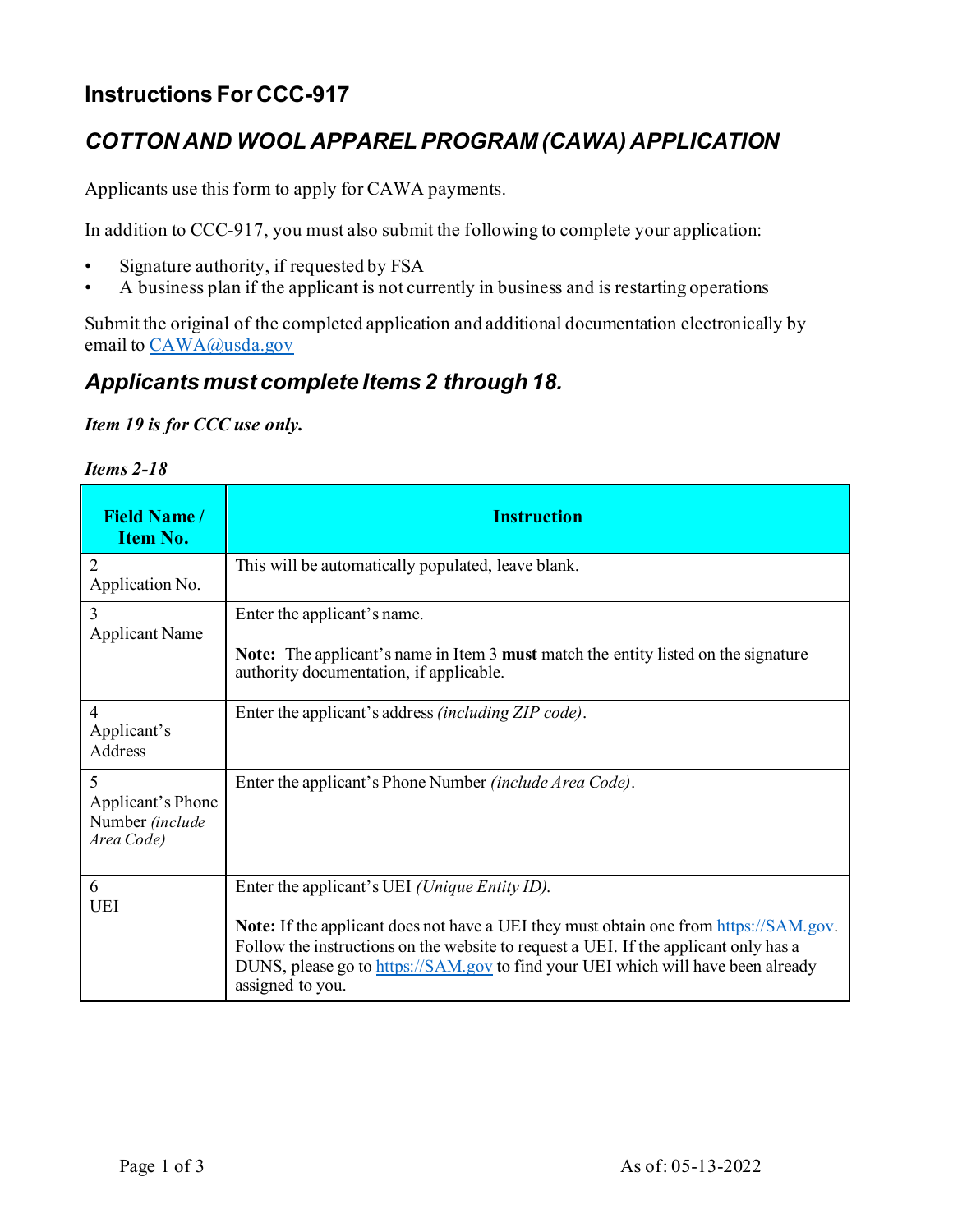| <b>Field Name/</b><br>Item No.                                   | <b>Instruction</b>                                                                                                                                                                                                                              |
|------------------------------------------------------------------|-------------------------------------------------------------------------------------------------------------------------------------------------------------------------------------------------------------------------------------------------|
| <b>Contact Name</b>                                              | Enter the contact's name. This is the individual who FSA may contact regarding the<br>application.                                                                                                                                              |
| 8<br>Contact's<br>Address                                        | Enter the contact's address (including ZIP code).                                                                                                                                                                                               |
| 9<br>Contact's Phone<br>Number (include<br>Area Code)            | Enter the contact's Phone number (include Area Code).                                                                                                                                                                                           |
| 10<br><b>Email Address</b>                                       | Enter the contact's email address.                                                                                                                                                                                                              |
| 11<br><b>Business Type</b>                                       | Shows the eligible business types for CAWA. Applicants should fill out the appropriate<br>corresponding rows for their specific business type $(s)$ .                                                                                           |
|                                                                  | Apparel Manufacturer<br>Pima Cotton Spinner<br>Wool Fabric Manufacturer and/or Spinner                                                                                                                                                          |
| 12<br>Pandemic impact<br>on gross sales or<br>consumption $(\%)$ | Enter the percent decrease in calendar year 2020 when compared to calendar year 2017,<br>2018, or 2019.<br><b>Notes:</b>                                                                                                                        |
|                                                                  | Apparel manufacturers must use gross sales to calculate the percent decrease.<br>Pima Cotton Spinners and Wool Fabric Manufacturers and/or spinners may use gross<br>sales or consumption to calculate the percent decrease.<br><b>Example:</b> |
|                                                                  | 2020 Gross Sales is \$500,000, 2017 Gross Sales is \$750,000. The percentage<br>decrease is calculated by $($750,000$ minus \$500,000) divided by \$750,000 equals a<br>33.3% decrease in calendar year 2020 compared to 2017.                  |
| 13<br><b>Identify Year</b><br>2017, 2018, 2019                   | Enter the year for which gross sales or consumption is reported in Item 14 or Item 15.                                                                                                                                                          |
| 14<br>Gross sales (in<br>dollars) from                           | Enter the gross sales <i>(in dollars)</i> , for eligible products only, for the year entered in Item 13.<br><b>Notes:</b>                                                                                                                       |
| year in Item 13                                                  | This item must be completed by Apparel Manufacturers to receive a payment.<br>Pima Cotton Spinners and Wool Fabric Manufacturers and/or Spinners are not<br>eligible to enter gross sales.                                                      |
| 15<br>Consumption (in<br><i>pounds</i> ) from                    | Enter the consumption (in pounds), for eligible products only, for the year entered in Item 13.<br><b>Notes:</b>                                                                                                                                |
| year in Item 13                                                  | Apparel Manufacturers are not eligible to enter consumption.<br>This item must be completed by Pima Cotton Spinners and Wool Fabric<br>Manufacturers and/or Spinners to receive a payment.                                                      |